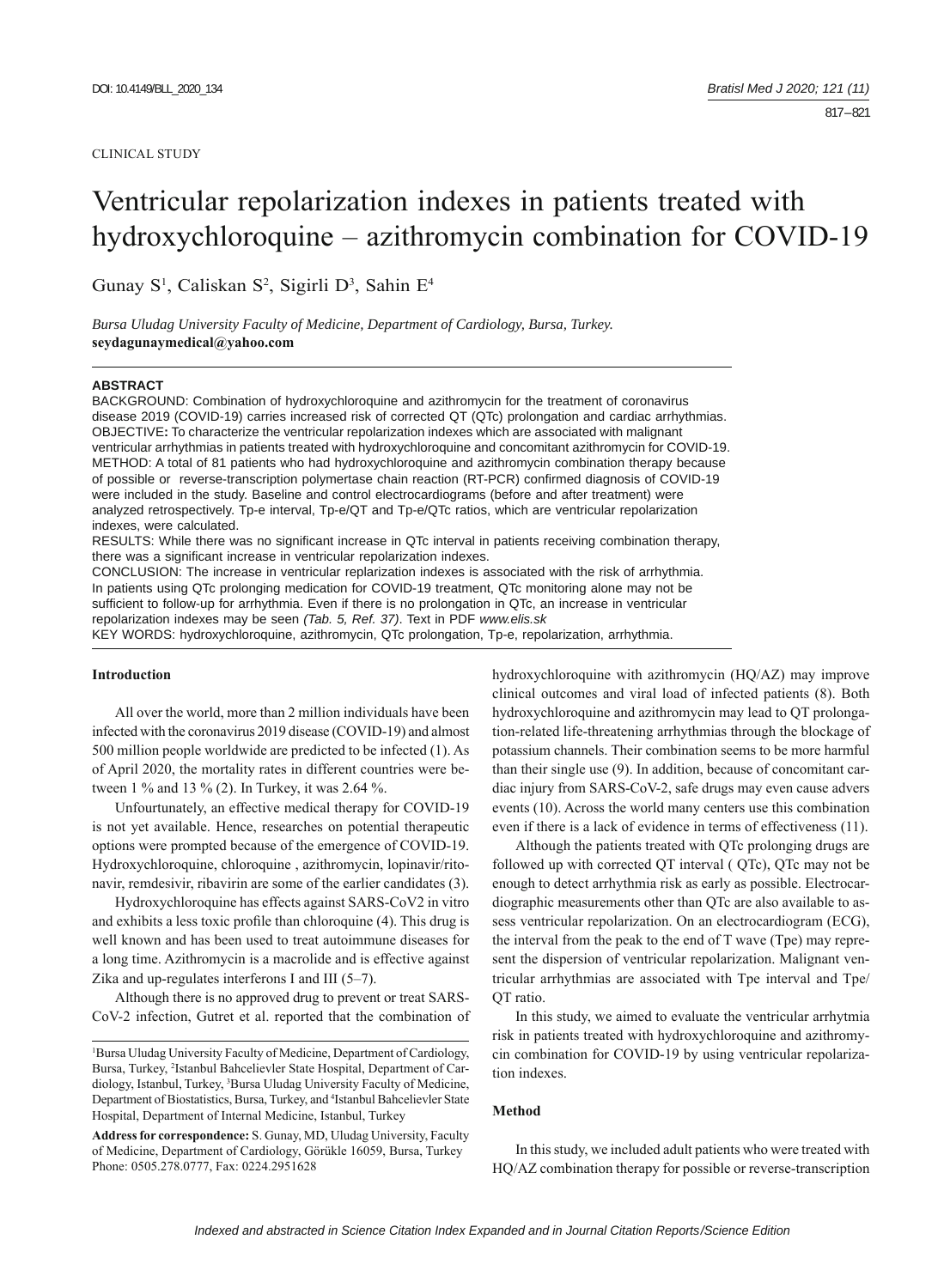817 – 821

| Tab. 1. Risk score for drug-associated QTc prolongation (12). |  |  |  |
|---------------------------------------------------------------|--|--|--|
|---------------------------------------------------------------|--|--|--|

| <b>Risk Factors</b>              | Points |
|----------------------------------|--------|
| Age $\geq 68$ years              |        |
| Female sex                       |        |
| Loop diuretic                    |        |
| Serum potassium $\leq$ 3.5 mEq/L | 2      |
| Admission QTc $\geq$ 450 ms      | 2      |
| Acute myocardial infarction      | 2      |
| $\geq$ QTc-prolonging drugs      | 3      |
| Sepsis                           | 3      |
| Heart failure                    |        |
| One QTc-prolonging drug          | 3      |
| Maximum Risk Score               | 21     |

A Tisdale score of  $\leq$  6 predicts low risk, 7–10 medium risk, and  $\geq$  11 high risk of drug-associated QT prolongation

polymertase chain reaction (RT-PCR) confirmed COVID-19 diagnosis at Istanbul Bahcelievler State Hospital between 1-30 April, 2020. This was a single-center, retrospective, observational study. The study was performed in compliance with the Declaration of Helsinki and ethic approval was obtained from both, Ministry of Health and the local ethical committee of the hospital.

Medical records were reviewed to obtain epidemiologic characteristics of study population, baseline and control ECGs, comorbidities and laboratory findings.

According to recorded treatment orders, on day 1 all of the patients had been orally treated with 400 mg HQ twice a day and 500 mg AZ once a day and followed by 200 mg HQ twice a day and 250 mg AZ once daily for four days. None of the patients experienced early discontinuation of treatment or dosage reduction due to an adverse event. All patients continued treatment for 5 days.

For each patient we calculated Tisdale score (Tab. 1) (12) which evaluates the risk for drug-associated QT corrected (QTc) prolongation.

Baseline ECGs which were recorded before the treatment could be obtained as a hard copy by examining the patient files. End points of interest were difference between pre-treatment and posttreatment values of Tp-e interval, QT interval, QTc interval Tp-e/QT ratio and Tp-e/QTc ratio.

We excluded patients with any bundle branch block, atrioventricular block, pre-excitation syndromes, atrial fibrillation and pacemaker rhythm from the study. All patients were in sinus rhythm.

All of the ECGs had been recorded using Mortara ELI-250 C ECG Machine and all ECG data were scanned and transferred to a personal computer and used for  $x400\%$  magnification with AdobePhotoshop software (Adobe Systems, Inc. San Jose, CA, USA). ECGs were examined manually by 2 different cardiologists to decrease error. After Tp-e interval, QT interval and QTc interval were measured manually, Tp-e/QT and Tp-e/QTc ratios were calculated from these measurements. The Tp-e interval was measured from the peak of the T wave to the end of the T wave, defined as the intersection of the tangent to the downslope of the T wave with the isoelectric line. QT interval was measured from beginning of QRS complex to end of T wave, and corrected for heart rate, using Bazett's Formula (13–15).

As far as we could access from patient files, we noticed that after the start of treatment, the day in which the control ECG was recorded differed among patients. We noted the number of days passed from the first dose through the control ECG.

#### *Statistical analysis*

Normality was tested with Shapiro–Wilk test. Normally distributed data were presented as mean±standard deviation and comparisons between two independent groups were performed with indepdent samples t-test. Non-normal variables were presented with median (min–max) or median (Q1–Q3) values. Comparisons for non-normal variables were performed with Mann–Whitney test for two independent groups, with Kruskal–Wallis test for more than two independent groups and with Wilcoxon test for two dependent groups. Categorical variables were presented with frequency and percentage values. Spearman and Pearson correlation coefficients were used to investigate the relationhips between the variables. Statistical significance level was taken to be  $\alpha$  = 0.05. All statistical analyses were performed using IBM SPSS Statistics version 22.0.

#### **Results**

Among 81 patients receiving hydroxychloroquine and concomitant azithromycin; 51 patients (63 %) were male, and the mean (SD) age was 57.4 (14.8) years. Comorbid conditions were hypertension (in 31 patients [38.3 %]) , diabetes mellitus (in 21 patients [25.9 %]), coronary artery disease (in 8 patients [9.9 %]), heart failure (in 3 patients [3.7 %]) (Tab. 2). Median (min-max) Tisdale score at treatment initiation was 7 (6-14) points. Laboratory parameters of patients are listed in Table 3.

The overall baseline mean  $\pm$  SD QTc was 410.95  $\pm$  19.91 (min-max: 364–455) milliseconds (ms). None of the patients who received HQ/AZ combination therapy developed prolonged QTc of 500 milliseconds or more. Similarly, changes in QTc values were lower than 60 ms (maximum 57 ms). A total of 48 patients (59.3 %)

**Tab. 2. Basic demographic and clinical characteristics of patients.**

|                                                                 |                                                         | Study           |
|-----------------------------------------------------------------|---------------------------------------------------------|-----------------|
|                                                                 |                                                         | population      |
|                                                                 |                                                         | n:81            |
| $Age(years)$ , mean $\pm SD$                                    |                                                         | $57.4 \pm 14.8$ |
| Sex (male), $n$ $(\%)$                                          |                                                         | 51 (63)         |
| Diabetes mellitus, $n$ $(\%)$                                   |                                                         | 21(25.9)        |
| Hypertension, $n$ $(\%)$                                        |                                                         | 31(38.3)        |
| Coronary artery disease, n (%)                                  |                                                         | 8(9.9)          |
| Heart failure, $n$ $(\%)$                                       |                                                         | 3(3.7)          |
| Fever, $n$ $(\%)$                                               |                                                         | 53 (65.4)       |
| Tachycardia, n (%)                                              |                                                         | 13(16)          |
| Tachypnea, $n$ $(\%)$                                           |                                                         | 25(30.9)        |
|                                                                 | Time between 2 ECG (days), median (min-max)             | $3(1-4)$        |
|                                                                 | Tisdale score at treatment initiation, median (min-max) | $7(6-14)$       |
| Acute cardiac injury, $n\frac{6}{6}$                            |                                                         | 10(12.3)        |
| $\geq$ 2 Systemic Inflammatory Response Syndrome criteria, n(%) |                                                         | 31 (38.3)       |
|                                                                 | Low, $n$ $(\%)$                                         | 21(25.9)        |
| Risk level                                                      | Medium, $n$ $(\%)$                                      | 49 (60.5)       |
|                                                                 | High, $n$ $(\%)$                                        | 11(13.6)        |

Data are given as mean±standard deviation or n (%) or Median (min-max))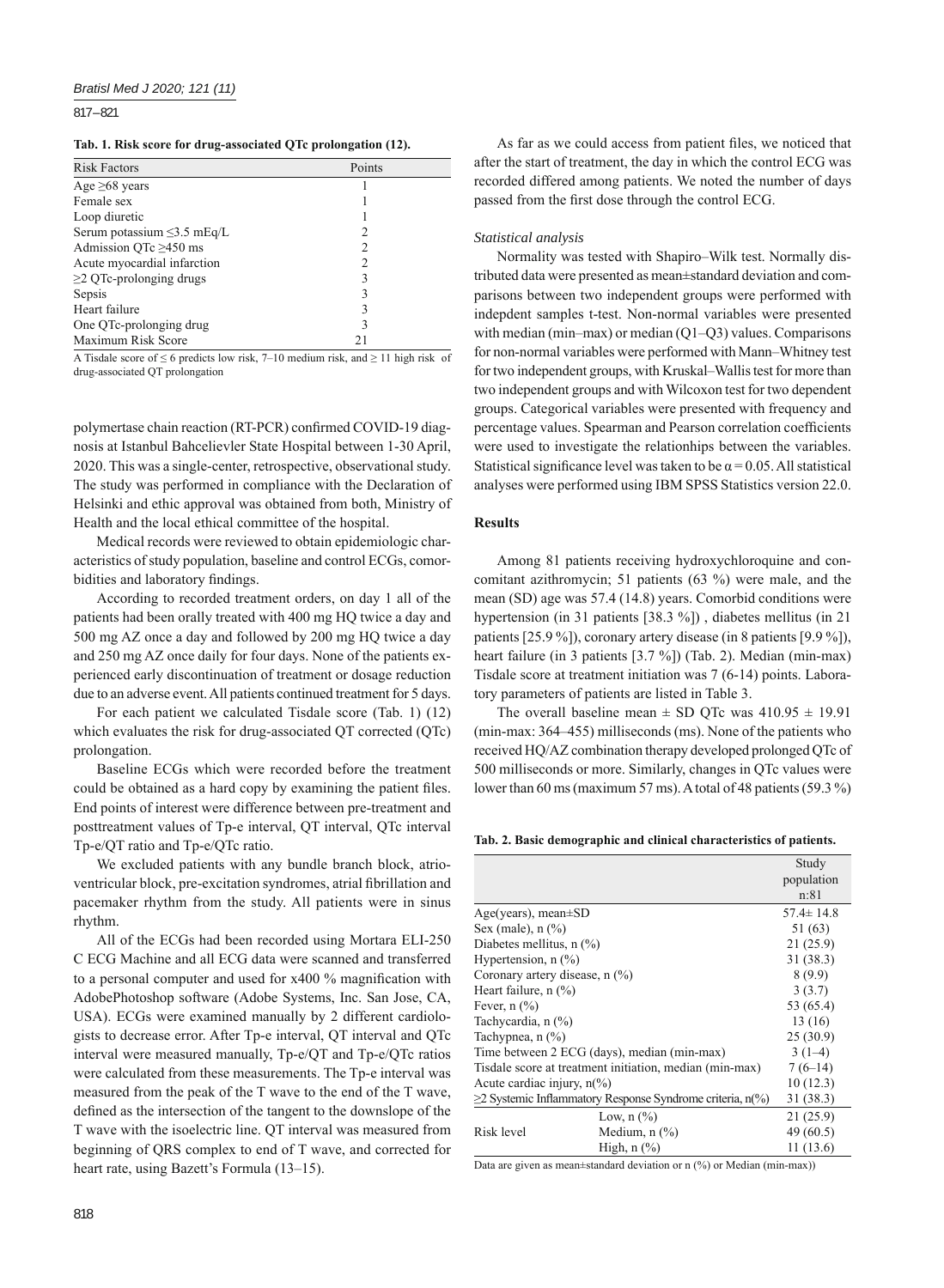had QTc prolongation (median [min-max]: 10 ms [10–57]). However, the QTc prolongation was not statistically significant (Tab. 4).

Time from the first dose through the day in which the control ECG was recorded was median (min–max) 3 (1–4) days. After the treatment had started, 16 patients (19.7 %) had the control ECG on day 1, 20 patients (24.7 %) had the control ECG on day 2, 36 patients (44.4 %) had the control ECG on day 3 and 9 patients (11.1 %) had the control ECG on day 4.

PTp-e interval increased from median [IQR]:75 [8.5] miliseconds to median [IQR]: 79 [10] miliseconds ( $p \le 0.001$ ), Tp-e/ QT ratio increased from median [IQR]: 0.205 [0.022] to median [IQR]:  $0.206$  [0.024] ( $p=0.002$ ) and Tp-e/QTc ratio increased from

**Tab. 3. Laboratory parameters of patients.**

|                                                   | Pre-Treatment        |
|---------------------------------------------------|----------------------|
| Glucose ( $mg/dL$ ), median ( $min-max$ )         | $102(67-308)$        |
| Urea (mg/dL), median (min-max)                    | $29(7-93)$           |
| Creatinine (mg/dL), median (min-max)              | $0.75(0.46 - 1.60)$  |
| AST (IU/L), median (min-max)                      | $28(7-105)$          |
| ALT (IU/L), median (min-max)                      | $27(3-120)$          |
| Sodium (mmol/L), median (min-max)                 | $138(127-149)$       |
| Potassium (mmol/L), mean±SD                       | $4.08 \pm 0.41$      |
| Calcium $(mg/dL)$ , mean $\pm SD$                 | $8.57 \pm 0.48$      |
| Magnesium (mg/dL), mean $\pm$ SD                  | $1.98 \pm 0.21$      |
| $CK$ (IU/L), median (min-max)                     | 59 (8-1937)          |
| $CK-MB (IU/L)$ , median (min-max)                 | $15(5-93)$           |
| Troponin I (pg/ml), median (min-max)              | $5.10(1.10-371)$     |
| LDH $(IU/L)$ , median $(min-max)$                 | 2878 (150-1319)      |
| $CRP$ (mg/L), median (min-max)                    | $80(1.1 - 487)$      |
| D-DIMER ( $\mu$ g FEU/mL), median (min-max)       | $0.46(0.01-36)$      |
| Ferritin (ng/ml), median (min-max)                | $208(9.3 - 1500)$    |
| Albumin (g/L), median (min-max)                   | $36.6(25.6-45.1)$    |
| WBC ( $x 10^9$ /L), median (min-max)              | $5.93(2.39 - 16.01)$ |
| Neutrophil (x $109/L$ ), median (min-max)         | $3.90(1.14 - 10.08)$ |
| Lymphocyte ( $x 10^9$ /L), median (min-max)       | $1.17(0.53 - 3.94)$  |
| Platelet (x 10 <sup>9</sup> /L), median (min-max) | 242 (55–583)         |

AST: aspartate transaminase ALT: alanine transaminase CK: creatine kinase, CK-MB: creatine kinase myocardial band LDH: lactate dehydrogenase, CRP: Creactive protein WBC: White blood cell

Data are given as mean±standard deviation or n (%) or Median (min-max)

#### **Tab. 4. Electrocardiographic parameters of patients.**

|                              | Pre-Treatment      | Post-Treatment     | D       |
|------------------------------|--------------------|--------------------|---------|
| Tp-e $(ms)$ , median $(IQR)$ | 75(8.5)            | 79 (10)            | < 0.001 |
| OT, median (IOR)             | 370 (40)           | 390 (36)           | < 0.001 |
| OTc, mean $\pm$ SD           | $410.95 \pm 19.91$ | $413.06 \pm 22.41$ | 0.257   |
| Tp-e/QT, median (IQR)        | 0.205(0.022)       | 0.206(0.024)       | 0.002   |
| Tp-e/QTc, median (IQR)       | 0.18(0.02)         | 0.19(0.02)         | < 0.001 |

ms: milisecond, SD: standard deviation QTc: QT corrected

Data are given as mean±standard deviation or n (%) or Median (interquartile range).

**Tab. 5. Comparison of risk levels according to Tisdale score with percentage change of values of ventricular repolarization indexes.**

|                              | Low<br>Risk Level | Medium<br>Risk Level | High<br>Risk Level | p     |
|------------------------------|-------------------|----------------------|--------------------|-------|
| Tp-e $(ms)$ , median $(IQR)$ | 0.05(0.04)        | 0.05(0.04)           | 0.05(0.04)         | 0.950 |
| OT, median (IOR)             | 0.03(0.01)        | 0.03(0.05)           | 0.03(0.05)         | 0.646 |
| QTc, median (IQR)            | 0.01(0.02)        | 0.01(0.07)           | 0.00(0.03)         | 0.476 |
| $Tp-e/QT$ , median $(IQR)$   | 0.01(0.04)        | 0.01(0.04)           | 0.01(0.08)         | 0.731 |
| $Tpe/QTe$ , median $(IQR)$   | 0.04(0.04)        | 0.04(0.06)           | 0.04(0.10)         | 0.905 |

Data given as median (interquartile range).

median [IQR]: 0.18 [0.02] to median [IQR]: 0.19 [0.02] (p<0.001), although change in QTc prolongation was statistically unsignifi cant (from mean  $\pm$  SD: 410.95  $\pm$  19.91 miliseconds to mean  $\pm$  SD:  $413.06 \pm 22.41$  miliseconds, p=0.257) (Tab. 4). Percantage changes were calculated for the ventricular repolarization indexes according to the following formula: [(posttreatment value-pretreatment value)/pretreatment value].

There was no statistically significant difference between risk levels (low, medium, high) of the patients grouped according to Tisdale score at admission, in terms of percentage changes in the ventricular repolarization indexes (Tab. 5).

Correlation analysis showed that there was a positive correlation between QTc percentage change and D-dimer ( $r = 0.257$ , p  $= 0.021$ ). Also there was a negative correlation between Tpe/QTc percentage change and D-dimer ( $r = -0.242$ ,  $p = 0.029$ ).

## **Discussion**

In this study we found that Tp-e interval may increase even if there is not an increase in QTc interval in patients treated with HQ/AZ combination for COVID-19.

In the direction of the guidelines prepared by the Republic of Turkey, Ministry of Health (16), if the physician considers that it is neccessary, even in early stages of the disease, HQ/AZ combination may be advised for patients who do not need to be followed at intensive care unit.

Gautret et al suggested using HQ/AZ combiantion before respiratory distress syndrome develops (8), but some subsequent studies have failed to replicate these findings (17, 18).

Data from a recent Chinese report showed that 16.7 % of hospitalized COVID-19 patients and 44.4 % of those in intensive care units had arrhythmias (19). Using QT-prolonging medications may further increase the risk of arrhythmia. HQ/AZ combination may be dangerous leading to severe cardiac disorders Both drugs have pro-arrhythmic effects. Also, chloroquine and hydroxychloroquine can cause myocardial toxicity directly.

Although hydroxychloroquine and azithromycin are generally well-tolerated medications, both can cause torsade de pointes (TdP) and corrected QT (QTc) prolongation even at therapeutic doses (20, 21). However, the association between QT prolongation and risk of TdP is complex. The risk of TdP is not a linear function of basal QTc or amount of QTc interval prolongation and not all patients with prolonged QTc develop TdP. Using multiple QT prolonging drugs together could increase this risk (22). Besides TdP, atrioventricular block and bundle branch block have been

> also reported during both acute and chronic administration of QT prolonging drugs.

> Hydroxychloroquine is reported to be safe enough for patients with autoimmune disorders. However, these patients are clinically different from the patients with CO-VID-19 who are critically ill and receiving multiple QTc prolonging medications with extended half-lives, which augment cardiotoxic risks. Hence, some patients may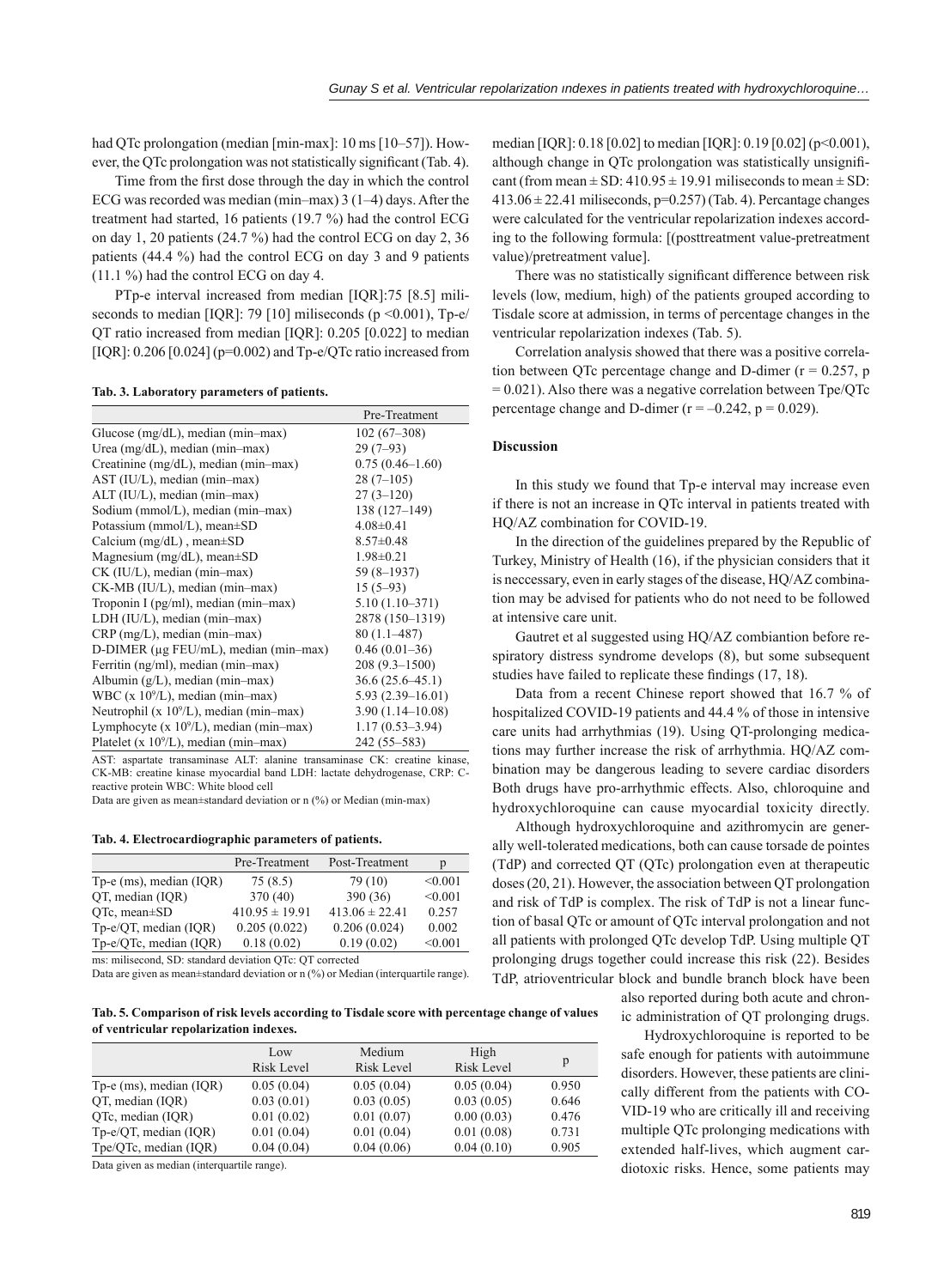817 – 821

be at elevated clinical risk for drug-induced ventricular arrhythmia. Many factors including female sex, structural heart disease, congenital long-QT syndromes, electrolyte disturbances, hepatic/ renal failure, hypoglycemia, diabetes and using concomitant QT prolonging drugs may increase risk of TdP (23).

Although previous studies have shown that QT prolongation due to AZ is higher in the elderly and males (24), no correlation was found between ECG findings and age or gender in our study.

Chorin et al reported changes in QT interval of 84 patients who were treated with hydroxychloroquine and azithromycin for COVID-19. None of the patients experienced cardiac arrest during the study, but 11 % had QT interval prolongation (24).

Bessière F et al reported in their study that most patients (37 [93 %]) treated for COVID-19 showed an increase in QTc after the administration of antiviral therapy. Prolonged QTc was observed in 14 patients (36 %) (10 with  $\Delta$ QTc > 60 milliseconds and 7 with QTc  $\geq$  500 milliseconds) after a duration of antiviral treatment of 2 to 5 days. No ventricular arrhythmia, including torsades de pointes, was recorded (25). On the other hand, in our study none of the patients had neither a value of QTc interval more than 500 ms or a change in QTc over 60 ms and none of them experienced cardiac arrest. In our study, prolongation of OTc interval was not statistically significant.

Furthermore, Guo et al reported that 19–33 % of hospitalized patients with COVID-19 have concurrent cardiac injury (26) which can further increase the risk of arrhythmias. Underlying mechanisms may be severe systemic inflammatory responses, direct injury from the severe acute respiratory syndrome or microvascular damage due to microthrombi (27). In our study group, 10 patients (12.3 %) had acute cardiac injury at admission to the hospital.

Myocardial repolarization can be assessed using various methods.Tisdale score and additional ventricular repolarization indexes other than QTc may be useful to better assess the risk of arrhythmia. Tp-e interval and Tp-e/QT ratio have emerged as novel ECG markers for increased dispersion of ventricular repolarization (13, 14, 28). Tp-e interval on ECG has been reported to be a ventricular repolarization index (29, 30) and associated with ventricular arrhythmogenesis and sudden cardiac death (15, 31, 32). Even if Tp-e interval is affected by heart rate (33), Tp-e/QTc ratio which is another ventricular arrhythmia index (32) is not affected by changes in heart rate (33, 34).

During treatment of COVID-19, Canadian guideline advises to record the control ECG in 48 hours (35), in our study median time from start of the treatment through control ECG was 3 days.

Performing daily serial ECGs for QTc monitoring may increase exposures and personal protective equipment (PPE) use. Because of exposure risk to the virus , healthcare workers may hesitate to record control ECG daily. Due to this situation, ECG follow-up must not be neglected and even alternative rhythm monitoring methods such as ECG telemetry should be used. It should not be forgotten that the risk of arrhythmia is high, especially when using combined QT-prolonging drugs.

Although the benefit of HQ/AZ combination in COVID-19 treatment is controversary, it seems that these drugs will be continued to be used until more effective drugs or vaccines are developed. HQ/AZ combination may cause cardiac arrhythmia and it should be kept in mind that QTc monitoring may not be sufficient to evaluate arrhythmia risk. Hence, ventricular repolarization indexes may be an alternative option for this purpose.

As far as we know, there is no other study in the literature concerning the association between COVID-19 and Tp-e interval, Tp-e/QT ratio, Tp-e/QTc ratio. We have shown for the first time that in patients with COVID-19, without a statistically significant prolongation in QTc, the Tp-e interval may be prolonged and the Tp-e/QT, Tp-e/QTc ratios may increase.

Our results are in consistence with the results of the studies evaluating the effect of smoking (36) and subclinical hypothyroidism (37) on ventricular repolarization indexes. Similar to our study, these studies have shown that without a concomitant QTc prolongation Tp-e interval and Tp-e/QTc ratio may increase.

### **Conclusion**

It is necessary to investigate whether this statistically significant result is only an ECG finding or whether it is also associated with arrhythmias. Post-discharge follow-up and large-scale prospective studies are needed to investigate the arrhythmia predictive values of Tp-e interval, Tp-e/QT ratio and Tpe/QTc ratio in terms of arrhythmia occurence in patients treated for COVID-19.

# **Limitations**

Our study has some limitations. This study had relatively small sample size and is a single-center study. A prior report revealed that the maximal change in the QT interval among patients treated with HQ/AZ combination for COVID-19 occurred between days 3 and 4 (24). In our study, we could not access daily recorded ECGs and among present ECG records, the days when the control ECGs were recorded were variable, hence we do not know at which day after treatment the increase in ventricular repolarization indexes started. Besides, since the patients included in the study were not followed up by telemetry, we do not know whether the detected increase in ventricular repolarization indexes on ECG is related to a silent arrhythmia. Lastly, since the terminal elimination half-life of hydroxychloroquine is more than 40 days, patients may have a rhythm disorder after discharge but long term follow up results of our study population are not yet available.

#### **References**

**1. Binti Hamzah FA, Lau C, Nazri H et al.** CoronaTracker: world-wide COVID-19 outbreak data analysis and prediction. Bull World Health Organ. DOI: http://dx.doi.org/10.2471/BLT.20.255695.

**2. Dong E, Du H, Gardner L.** An interactive web-based dashboard to track COVID-19 in real time. Lancet Infect Dis 2020. DOI: 10.1016/S1473-3099 (20)30120-1.

**3. Jin Y, Yang H, Ji W, Wu W, Chen S, Zhang W, Duan G.** Virology, Epidemiology, Pathogenesis, and Control of COVID-19. Viruses 2020; 12 (4). pii: E372. doi: 10.3390/v12040372.

**4. Liu J, Cao R, Xu M et al.** Hydroxychloroquine, a less toxic derivative of chloroquine, is effective in inhibiting SARS-CoV-2 infection in vitro. Cell Discov 6, 16 (2020). https://doi.org/10.1038/s41421-020-0156-0